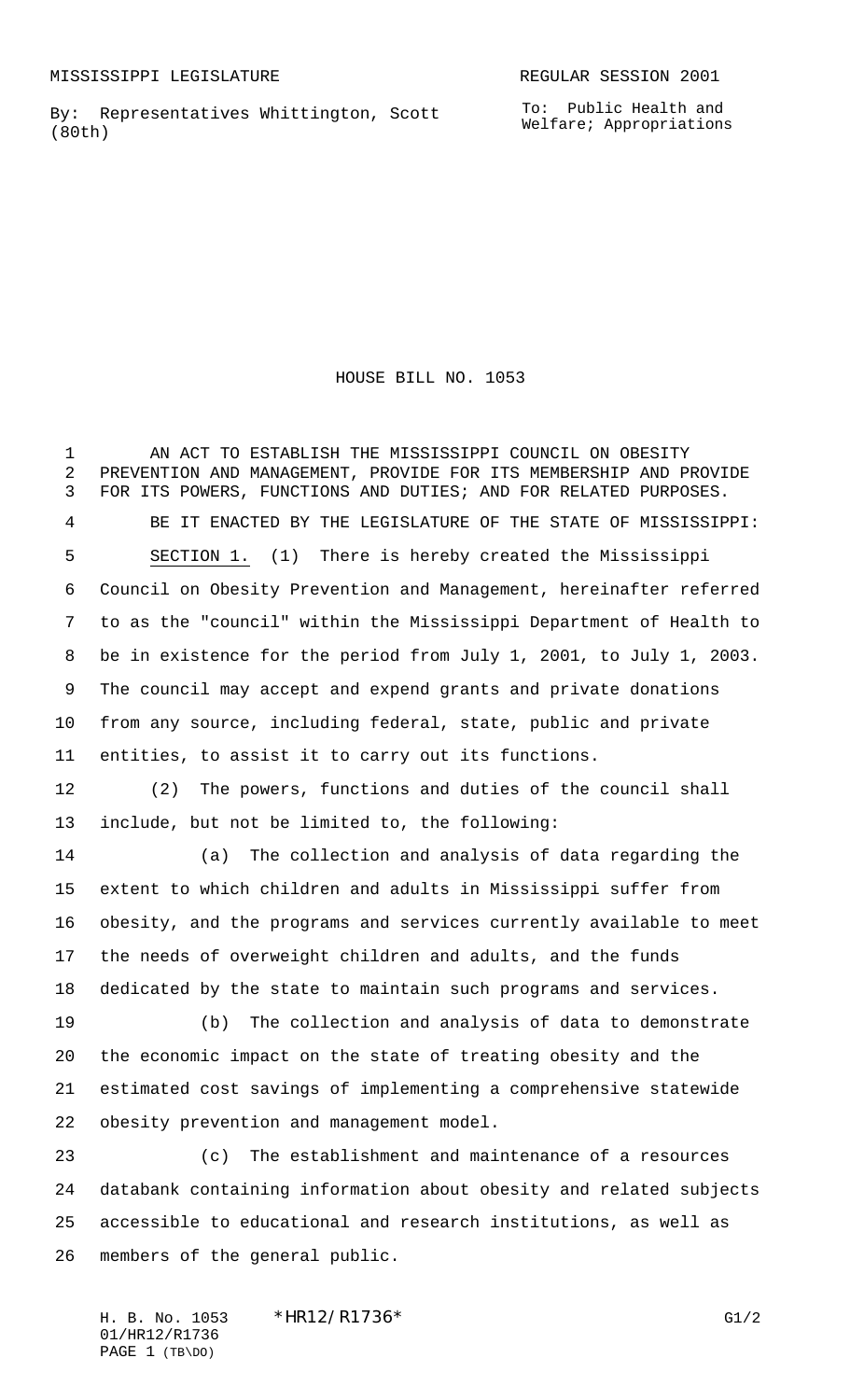(d) Consideration of the feasibility of awarding tax incentives for work sites which promote activities to reduce obesity in the work force.

 (e) The establishment of recommendations to enhance funding for effective prevention and management programs and services, including Medicaid, private health insurance programs, and other state and federal funds.

 (f) The establishment of recommendations designed to assure that children of school age who may have early indicators of obesity have access to affordable, effective prevention and management services.

 (g) The establishment of recommendations for changes to statewide elementary and secondary education curricula to implement comprehensive, coordinated obesity awareness and education programs.

 (h) Recommendations to enhance clinical education curricula in medical, nursing and other schools of higher education to implement comprehensive, coordinated obesity awareness and education courses.

 (i) Recommendations to increase education and awareness among primary care physicians and other health professionals regarding the recognition, prevention and effective management of obesity.

 (j) Consideration of a state prevention campaign to increase public awareness of the need for early prevention and management of obesity, possibly including:

 (i) A broad-based public education campaign outlining health risks associated with failure to receive treatment for obesity.

 (ii) A health professional training campaign. (iii) A targeted public education campaign directed toward high risk populations.

H. B. No. 1053 \*HR12/R1736\* 01/HR12/R1736 PAGE 2 (TB\DO)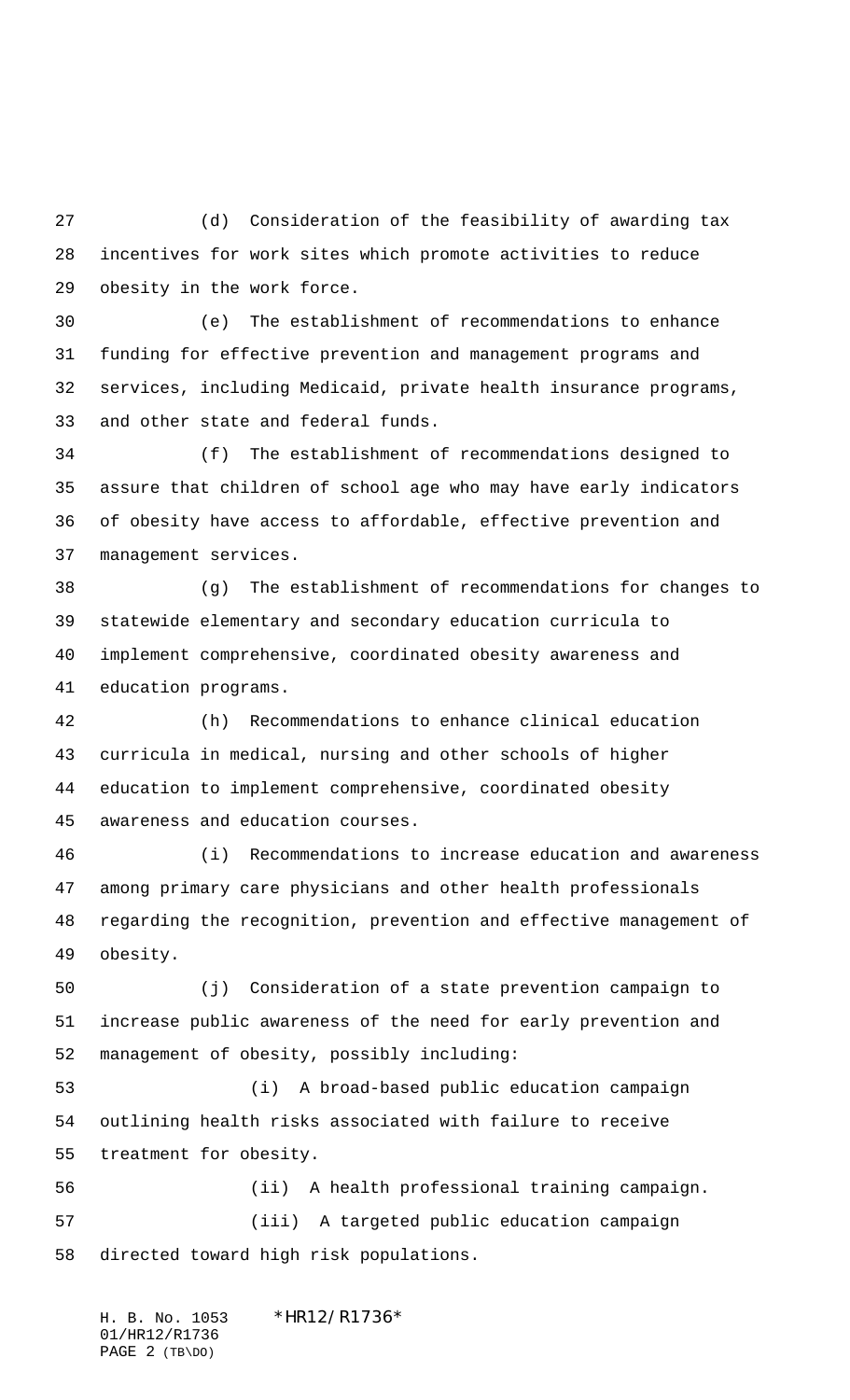(k) Coordination with the United States Department of Agriculture, the United States Department of Health and Human Services, the United States Department of Education, the United States Center for Disease Control and the National Center for Chronic Disease Prevention to share resources and information in order to ensure a comprehensive approach to obesity and obesity-related conditions.

 (l) Coordination with the State Departments of Education, Health, Human Services and the Division of Medicaid to share resources and information in order to ensure a comprehensive approach to obesity and obesity-related conditions.

 (m) Identification of and recommendations to reduce cultural, environmental and socioeconomic barriers to prevention and management of obesity in Mississippi.

 (3) The council shall be composed of the following members: (a) The Executive Director of the Department of Health, or his designee.

 (b) The Executive Director of the Department of Human Services, or his designee.

 (c) The State Superintendent of Education, or his designee.

 (d) The Executive Director of the Department of Mental Health, or his designee.

 (e) A representative of the Office of the Governor, to be appointed by the Governor.

 (f) A member of the House of Representatives, appointed by the Speaker of the House of Representatives.

86 (g) A member of the Senate, appointed by the Lieutenant Governor.

 (h) Two (2) representatives of the public-at-large, to be selected by the Governor.

H. B. No. 1053 \*HR12/R1736\* 01/HR12/R1736 PAGE 3 (TB\DO)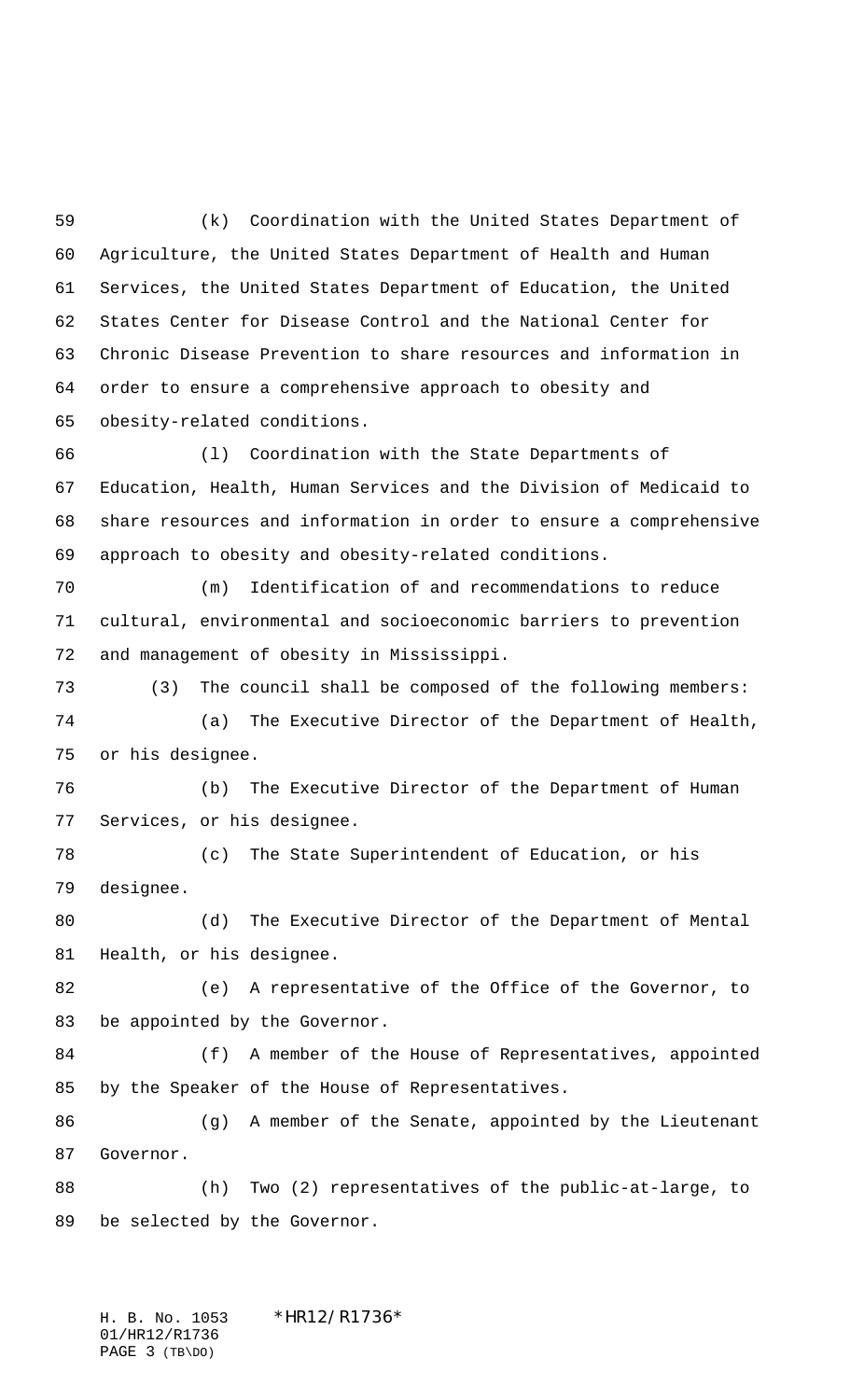H. B. No. 1053 \*HR12/R1736\* 01/HR12/R1736 PAGE 4 (TB\DO) (i) The President of either the Mississippi Medical Association or the African-American Obesity Research and Treatment Association (AAORTA), or his designee. (j) The President of the Mississippi State Nurses Association, or his designee. (k) The President of the Mississippi Pharmacists Association, or his designee. (l) The President of the Mississippi Chapter of the American Academy of Pediatrics, or his designee. (m) The Vice Chancellor of the University of Mississippi Medical Center, or his designee. (n) A representative appointed from the Mississippi state office of the American Association of Retired Persons. (o) A representative of the Mississippi Dietetic Association. (p) A representative of the Mississippi Restaurant Association. (q) The President of the Mississippi Physical Therapy Association, or his designee. (r) A member appointed by the Mississippi Commissioner of Insurance. (s) A representative from a food processor or food manufacturer. (4) The council shall meet upon call of the Governor not later than August 1, 2001, and shall organize for business by selecting a chairman who shall serve for a one-year term and may be selected for subsequent terms. The council shall adopt internal organizational procedures necessary for efficient operation of the council. Council procedures shall include duties of officers, a process for selecting officers, quorum requirements for conducting business and policies for any council staff. Each member of the council shall designate necessary staff of their departments to assist the council in performing its duties and